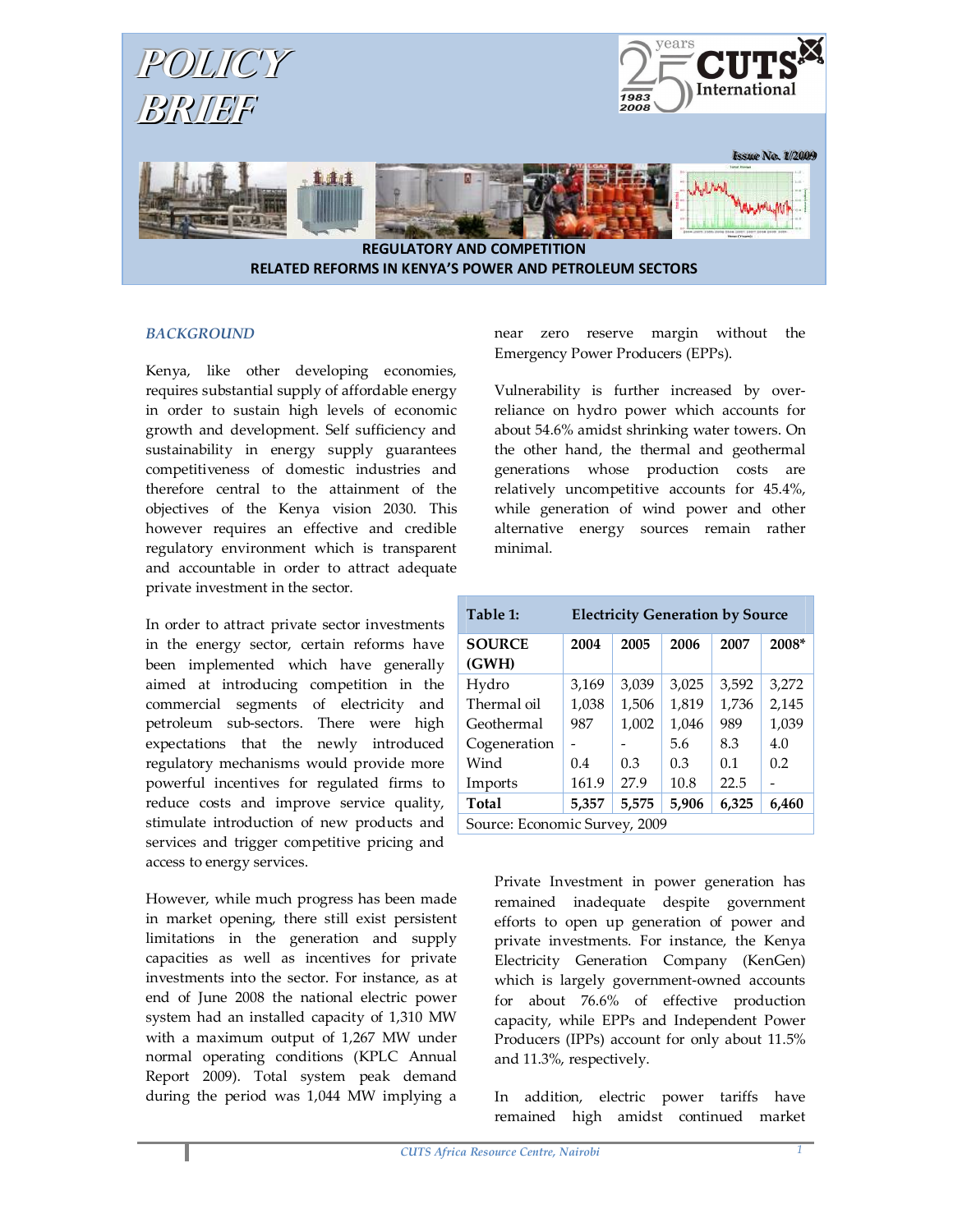domination of both liberalised and nonliberalised segments. On average, the unit cost of electricity has been increasing over the years i.e. from Ksh. 5.92 per Kwh in 2003 to Ksh 8.13 per Kwh in 2008. Likewise, the petroleum market portrays oligopolistic tendencies and oil marketing companies rarely pass on cost reductions to consumers when international oil prices are on a downward spiral. For instance, when the load port price of murban crude oil dropped from a record high of US\$ 137.35 per barrel in July 2008 to US\$ 42.10 per barrel (69.9% drop) in December 2008, the pump prices of super petrol dropped from Ksh. 110.00 per litre to Ksh. 78 per litre (29.1%) over the same period.

Consequently, the above have constrained access to energy products hence, impacting negatively on economic development. For instance, per capita consumption of electricity in Kenya currently stands at about 121 kilowatthours (KWH), which is one of the lowest in the

worlds. Further, only 15% of the population has access to power compared to an average of 32% in developing countries.

Under the circumstances, the regulatory design and institutional framework in the sector is deemed to play a central role in so far as pricing of energy products, enforcement of laws and regulations and eventual attainment of tangible benefits are concerned. Assessing the regulatory framework within the energy sector under this study aimed at informing on-going reforms in the sector that will make it

possible for greater private sector participation in provision of energy-related services eventually leading to greater efficiency, competitiveness and enhancement of consumer welfare. The assessment was based on the standard regulatory design focusing on three main aspects namely, a) the Regulatory Governance, 2) Regulatory incentives and 3) institutional endowments.

### SCOPE OF REGULATORY AND COMPETITION-RELATED REFORMS

Structural and regulatory reforms in the energy sector began in earnest after mid-1990's following the enactment of the Electric Power Act, 1997 and later the Energy Act 2006. These legislations laid the foundation for the separation of generation from transmission and distribution in the electricity sector and the liberalisation of the procurement, distribution and pricing of petroleum products in the country. The Electric Power Act, No. 11 of 1997 provided for unbundling of the power subsector from a vertically integrated structure to a horizontal integration framework in which the Kenya Electricity Generating Company (KenGen) assumed the responsibility of power generation while the Kenya Power and Lighting Company (KPLC) took the responsibility for power transmission and distribution. The Act also established the Electricity Regulatory Board (ERB) to set,





Source: Adapted from Levy & Spillar (1994)

review, adjust consumer tariffs and promote competition among other responsibilities. Reforms in the petroleum sub-sector included; liberalisation of petroleum pricing and marketing, liberalisation of oil transportation modes and the tariffs, abolition of National Oil Corporation of Kenya 30% crude oil quarter, abolition of the white oil rule, introduction of a duty to protect the Kenya Petroleum Refineries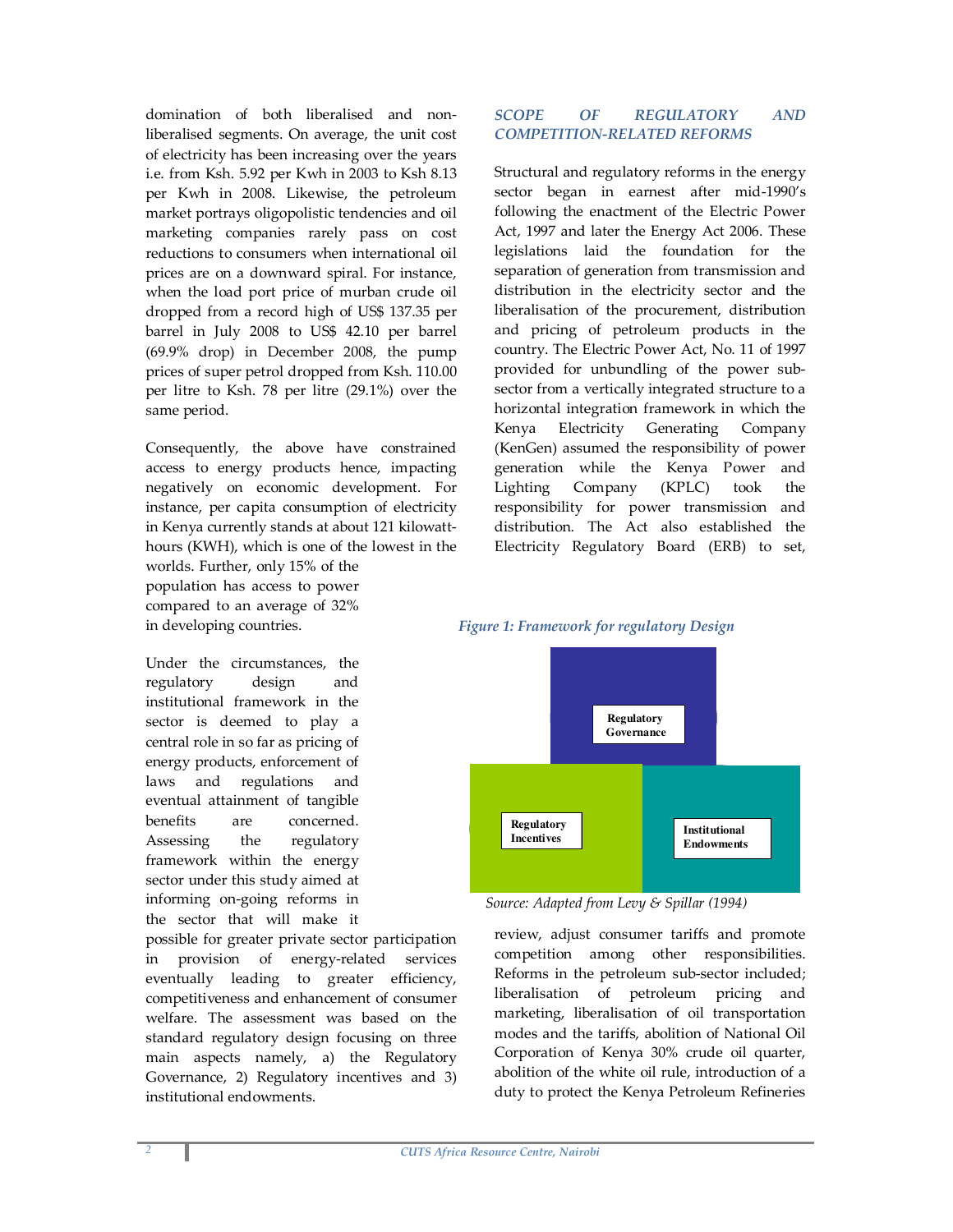Limited (KPLR) and partial liberalisation of supply.

The climax of reforms in the energy sector was the enactment of the Energy Act 2006 which consolidated all laws relating to energy and provided for the establishment of the Energy Regulatory Commission (ERC) as a single sector regulatory agency with responsibility for economic and technical regulation of electric power, renewable energy and petroleum subsectors. These reforms were preceded by the enactment of the Restrictive Trade Practices, Monopolies and Price Control (RTPMPC) Act of 1989 which aimed at promoting competition and reducing direct control of prices in the entire economy.

# KEY STUDY FINDINGS

The study on regulatory and competitionrelated reforms in the electricity and petroleum sub-sectors in Kenya identified a number of issues that affect the performance of the electricity and petroleum sub-sectors among other findings. These include:-

### (1) Capacity for Implementation of Competition-Related Regulations

There are capacity constraints in both the Monopolies and Prices Commission (MPC) and the Energy Regulatory Commission (ERC) thereby affecting enforcement, development and responsiveness of the regulatory system. For instance, the MPC has a staff compliment of 32 employees out of which 21 are economists while 11 are support staff. On the other hand, ERC has 36 professional and non-professional staff against an establishment of 56, implying a shortage of about 21 positions. Although the existing staffs are highly qualified, the expert knowledge is locked up in a few key personnel. According to the ERC Strategic Plan 2008-2013, staff shortages are apparently attributed to competition in professional staff recruitment from other existing public utilities, consultancy firms and other-related bodies who may be able to offer more attractive compensation packages and opportunities. In addition, MPC presently has no specialised energy sector experts while

ERC equally has no specialised competitionrelated experts. The technical capacities of the two regulatory institutions compares poorly with similar institutions elsewhere. For instance, Brazil's National Agency of Electrical Energy has no less than 325 employees, the Public Utilities Board of Singapore has 101 employees while the United Kingdom's OFGEM has 252 employees.

### (2) Regulatory Independence and Enforcement

The RTPMPC Act refers to four enforcement institutions namely the Office of the Minister of Finance, the Office of the Commission for Monopolies and Prices, the Restrictive Trade Practices Tribunal and the High Court of Kenya. Currently, the independence or autonomy of the MPC is not assured as it falls under the authority of the central government. The actual appointment of the Commissioner is not provided for under the Act hence assumed to be done within the general civil service conditions like the other staff. The proposed Competition Bill, 2009, seeks to establish an Authority which shall be independent and shall perform its functions and exercise its powers independently and impartially without fear or favor. Under sections 12 of the bill, the Authority shall be headed by a Director General to be appointed by the Authority from persons having knowledge and experience in competition matters. Thus, the bill falls short of stipulating specific qualifications and experience e.g. economics, law, law, industry etc as well as specific time-frames for appointment to the position of the Director General. In addition, neither the current nor proposed laws contain explicit provisions for execution and enforcement of orders by the Competition Commission/Authority. For instance, section 64 of the Competition Act 2001 of South Africa stipulates that any decision, judgment or order of the Competition Commission or Competition Tribunal may be served, executed and enforced as if it were an order of the High Court.

Likewise, Section 4(3) of the Energy Act 2006 stipulates that the ERC shall be independent in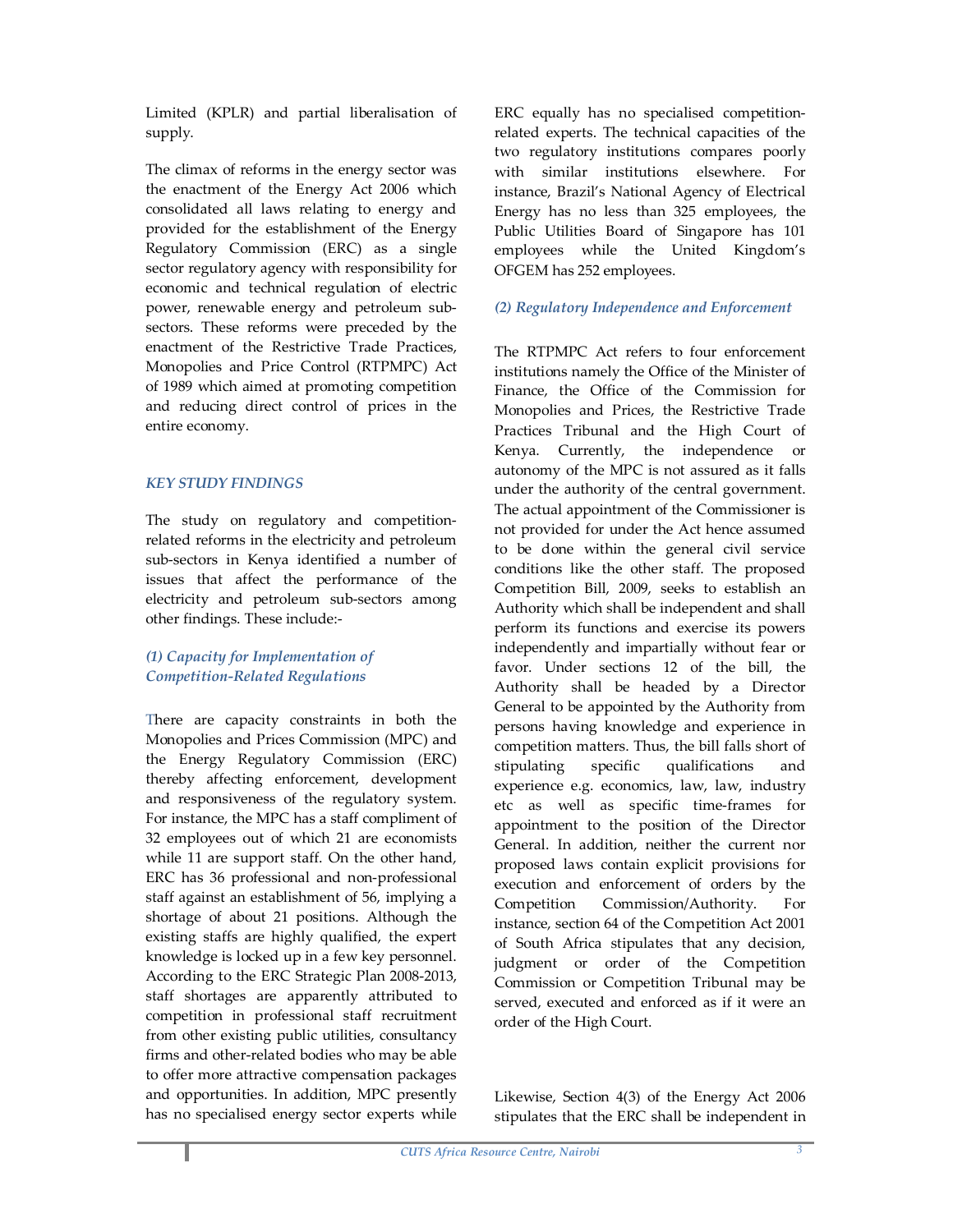the performance of its functions and duties and exercise of its powers and shall not be subject to the direction or control of any person or authority. However, section 3 of the State Corporations Act makes provision for the control and regulation of state corporations and in this case under the general guidance of the Minister for Energy, thereby undermining the independence of the ERC in decision making. Thus, the extent of ministerial involvement in decision making and appointment of commissioners grossly undermine the independence of the energy sector regulator.

### (3) Financing of Regulatory Institutions

The MPC fully relies on the exchequer to finance its activities unlike other autonomous Competition Authorities in the region. It has no powers to raise alternative funds e.g. through borrowing or charging fees for the services it renders. Section 78 of the Competition Bill 2009 however expands the financial sources of the proposed Authority. On the contrary, ERC has a strong degree of fiscal independence to the extent that there currently are no financial

transfers to the Commission from government. Thus, about 99% of incomes are collected from electricity (52.7%) and petroleum (46.3%) levies while the remaining are generated from interests and penalties in line with recommended best practices.

### (4) Market Structure and **Performance**

The hydro power accounts for about 54.6% while thermal and geothermal accounted for 45.4% of power. In addition, Independent Power Producers (IPPs) and Emergency Power Producers (EPPs) direct their investments towards thermal and geothermal power sources, unlike KenGen, which has invested in all the three sources of power i.e. hydro, thermal & geothermal and wind. The distribution of power produced by KenGen comprises 72.4% hydro, 27.5%

thermal/geothermal with minimal wind power. On the other hand, the IPPs and EPPs are engaged in 100% thermal power generation. By and large, there are huge potentials for exploiting wind power generation by both KenGen and the private power producers.

On the other hand, the petroleum market in Kenya is largely oligopolistic despite the incorporation of numerous small independent oil companies. Prior to liberalisation, multinational firms accounted for over 90% of all petroleum products imported into the country and virtually all retail businesses. By the year 2005, activities by independent petroleum dealers were still limited to the extent that four of the major petroleum market players (Total, Shell BP, Caltex, Mobil & Kenol/Kobil) controlled about 85.3% of the market (GoK, 2006). During 2008, the market Concentration Ratio was 76.7% controlled by Kenol (24.8%), Shell (20.9%), Total (19.5%) and Chevron (11.1%). In addition, the Herfindahl-Hirschman Index was estimated at 1649.16.





# (5). Weak Provisions for Sanctions, Fines and **Penalties**

There are feelings that existing sanctions are rather soft and do not deter offenders or wouldbe offenders for engaging in anti-competitive practices. For instance, the fines contained in section 21(2) and (3) are in the range of U\$ 1,500 and U\$ 3,000. The policy objective is to impose penalties on infringing undertakings which reflect the seriousness of infringement and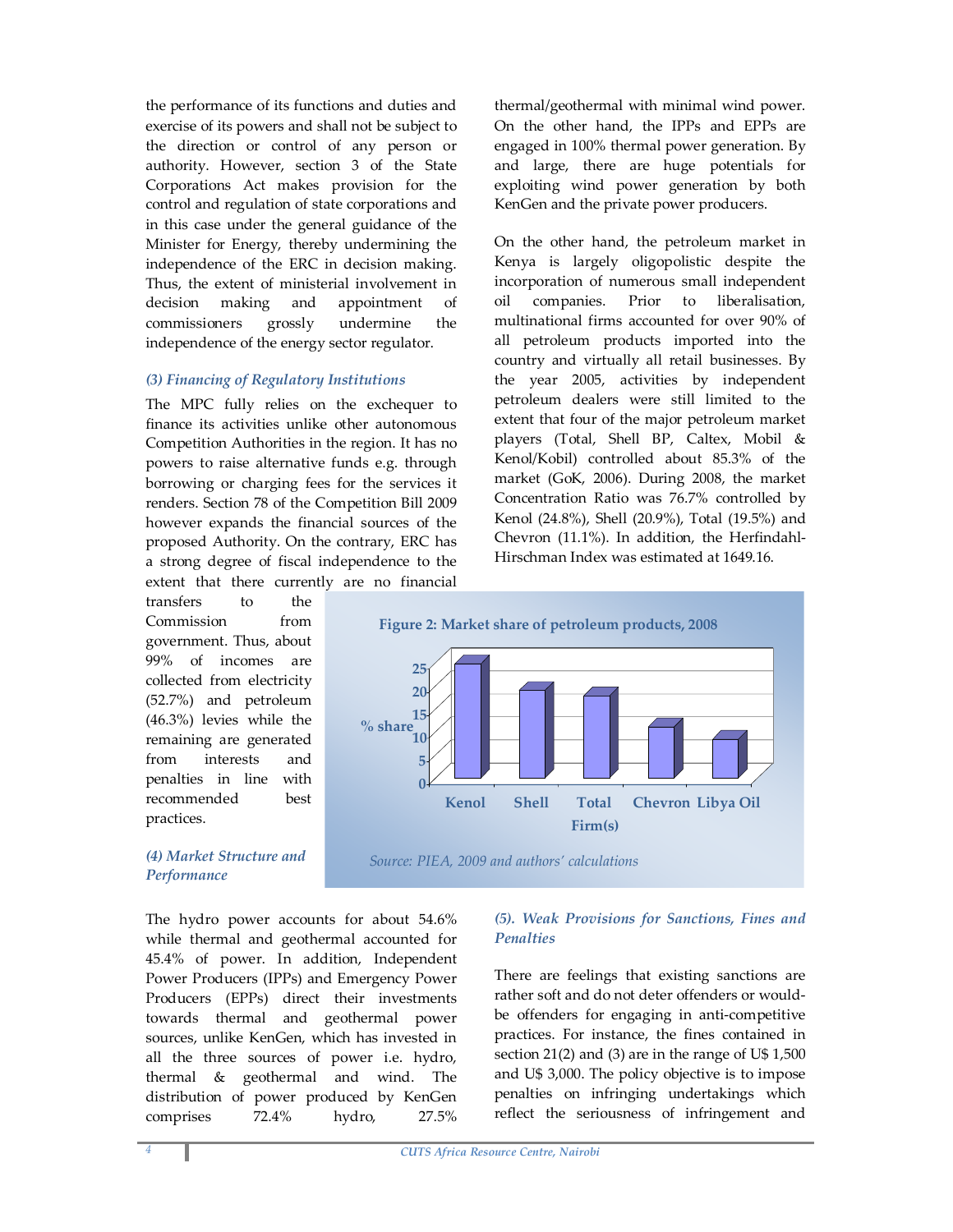ensure that the threat of penalties will deter undertakings from engaging in anticompetitive practices.

# (6). Uncoordinated enforcement of competition-related regulations

Both the Energy Act 2006 and the Monopolies and Price Control Act, Cap 504 empower the ERC and MPC to implement and promote competition within the electricity. While the latter has the overall responsibility for all sectors, the ERC mandate is specific to the energy sector. However, there is no clear demarcation of responsibilities or modalities for coordination of their activities in both the energy Act of 2006 and the current competition Act of 1989. Similarly, Article 3 of the Competition Bill, 2009 does not clearly spell out binding mechanisms for relating with other regulatory bodies beyond the identification and establishment of procedures for management of areas of concurrent jurisdictions. Although price controls were not repealed by the Parliament, the MPC did not invoke Part IV of the law. In this way, the Commission's activities and ability to protect consumers against monopoly abuses, anti-competitive practices such as cartelisation, etc are rather weak. However, Articles 50-55 of Part VI of the proposed Competition Bill, 2009 provides for protection of consumers from unfair and misleading market conduct. This not withstanding, the Ministry of Trade also has the mandate to execute fair trade practices and consumer protection. Lack of clear guidelines regarding the coordination of these activities between the Commission/proposed Authority and Ministry of Finance on one hand and the Ministry of Trade on the other hand shall remain a challenge and will lead to duplication of efforts.

# (7). Transparency, Advocacy and Awareness Creation

Awareness of competition related regulation is central to enhancing competition in any industry. The MPC has in the recent past been actively involved the members of public in decisions particularly in respect to the formulation of wholesale and retail prices. This is in tandem with the requirement of section 110 (3) of the Act which requires the

Commission to publish the proposed regulations for purposes of inviting proposals from the public before submitting such recommendations to the Minister. However, the survey results indicated that most of the respondents were of the opinion that ERC is not transparent enough in terms of making information, documents and procedures for decision making open to the public.

# (8). Infrastructure development

Effective regulation requires appropriate infrastructure physical and telecommunication networks for both regulators and the regulated firms in order to facilitate information exchange and monitoring. While ERC may have good communication infrastructure, the quality of physical infrastructures to facilitate its monitoring activities especially in rural areas is wanting.

# (9). Transmission network governance and pricing structures

The separation of transmission from distribution in Kenya is a welcome move and should facilitate balancing demand and supply of generation services. However, the clarity on the functions of the operator, what information it needs to perform its functions well, network operator ownership structure and how it should be regulated are major challenges. The other challenge is getting transmission pricing right in order to facilitate decentralisation of competitive generation supply decisions and management of network.

# (10). Enforcement of standards and quality

The regulation of health and environmental standards in the petroleum sub-sector is shared among various statutory bodies including the Kenya Bureau of Standards, the Ministries of Health and the National Management Environmental Authority. The challenge is for these bodies to effectively monitor quality aspects yet ERC itself also does not have petroleum technical expertise to monitor industry players. Thus, adulterations, quantity measurements and related activities remain a challenge in the domestic industry.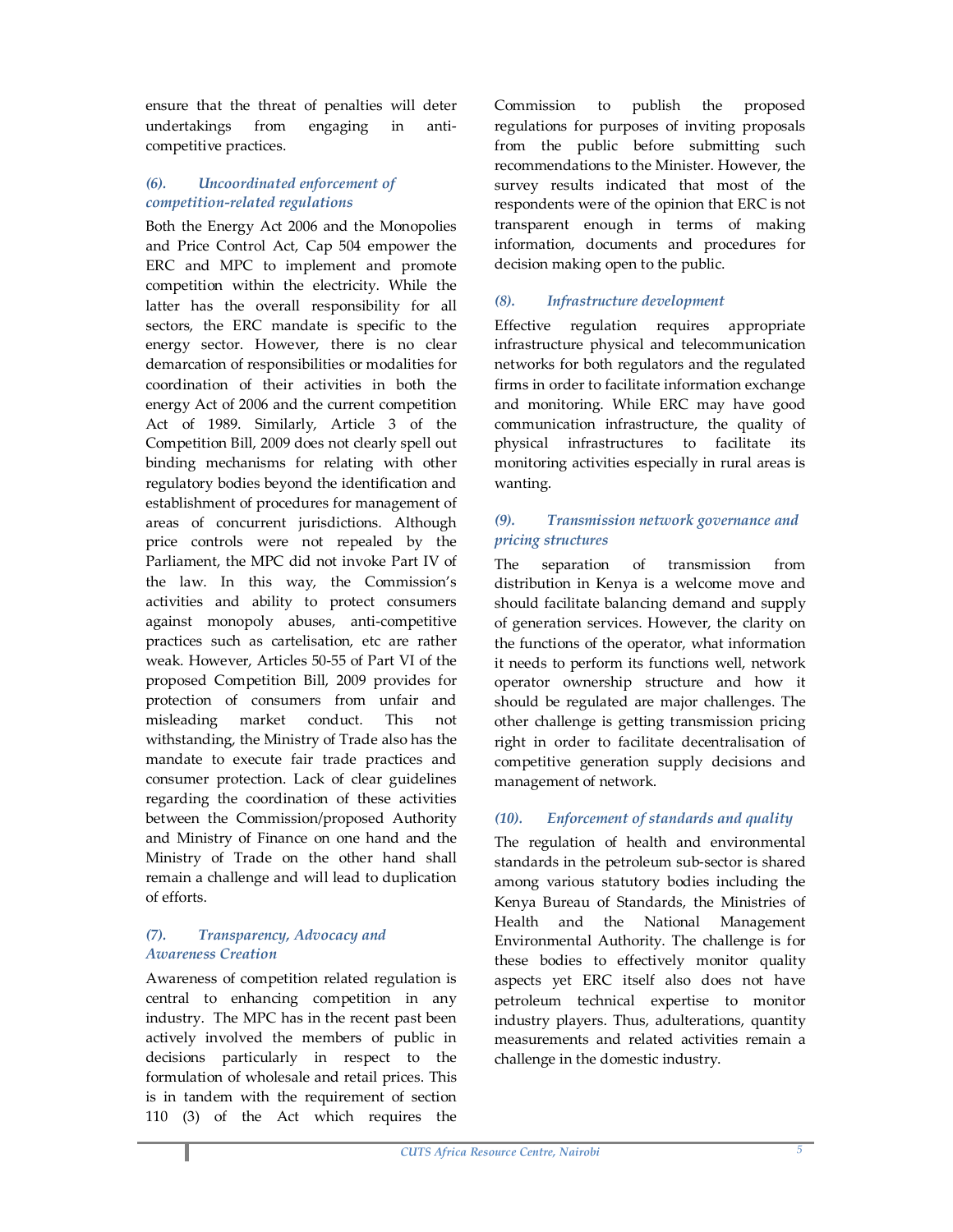### (11). External factors

The performance of the domestic petroleum industry heavily relies on global economic phenomena and trends in international oil markets. These include the international oil prices, security-related issues and other economic performance indicators. The strong links with external factors with multinationals playing leading roles in exportation, distribution and supply makes it even more difficult to effectively regulate the sector. The cartel like behaviour of the multinational firms in the petroleum sector affects supply and retail prices.

# CONCLUSION AND POLICY RECOMMENDATIONS

The findings of the study support the notion that there is need to strengthen the regulatory system in the energy sector in order to enhance private investments and improve competition and service delivery to consumers. Strengthening the competition and regulatorybased framework will support the intentions of the on-going energy sector reforms and ensure that the domestic market for energy contributes sustainability, competitiveness and security of supply of energy products to meet the country's increasing demand. In addition, priority should be given to monitoring & evaluation as well as accurate collection of data on the activities and capability of all services providers in regulated sectors as a basis for designing regulatory and liberalisation policies.

This study provides useful insights into possible mechanisms of promoting synergy and cooperation between the Competition Commission and Sector-Specific regulators with a view fostering efficiency and competitiveness in delivery of services. The following are the specific policy recommendations:-

### 1. Adoption of a regulatory model which combines technical and economic regulation model.

Such a model gives sector regulators competition law enforcement functions to be performed in coordination with the competition

authority. In addition, it would allow for maximization of competition enforcement actions and conclusion of binding agreements between the Competition Authority and the Energy Regulatory Commission as well as other sector-specific regulators for co-ordination and harmonization of competition matters.

# 2. Effective coordination of implementation of competition-related regulations

Effective implementation of competition-related regulations in the electricity and petroleum sub-sectors requires close coordination of enforcement of infringements related to pricing, fair trade practices and consumer protection by various agencies. Thus, the new competition act should provide clarity about the roles of the Ministries of Finance, Energy and Trade and other Government Agencies and regulatory bodies on the co-ordination, harmonization and the exercise of jurisdiction over competition matters within the energy sector or industry and to ensure the consistent application of the principles of competition and consumer protection.

# 3. Ensuring administrative and financial regulatory independence

Under ideal situations, regulatory agencies should be free from any forms of influence either within government cycles or the private sector in exercising its authority. These includes among others, interferences in appointments especially in management positions, dispute settlement and/or major regulatory decisions. It is also necessary that the regulatory agency should have authority to make final decisions within its statutory domain without having to obtain approval from any other agency of government. Regulatory independence facilitates prudent decision-making, enhances integrity and bestows confidence on regulatory management and decisions by regulated firms, potential investors and consumers at large. Autonomy of regulatory institutions led to sustainability and success of regulatory models such as in Latin America electricity reform movements as well those in the Asian utility industries. The latter's success was evident in their relative ability to respond effectively to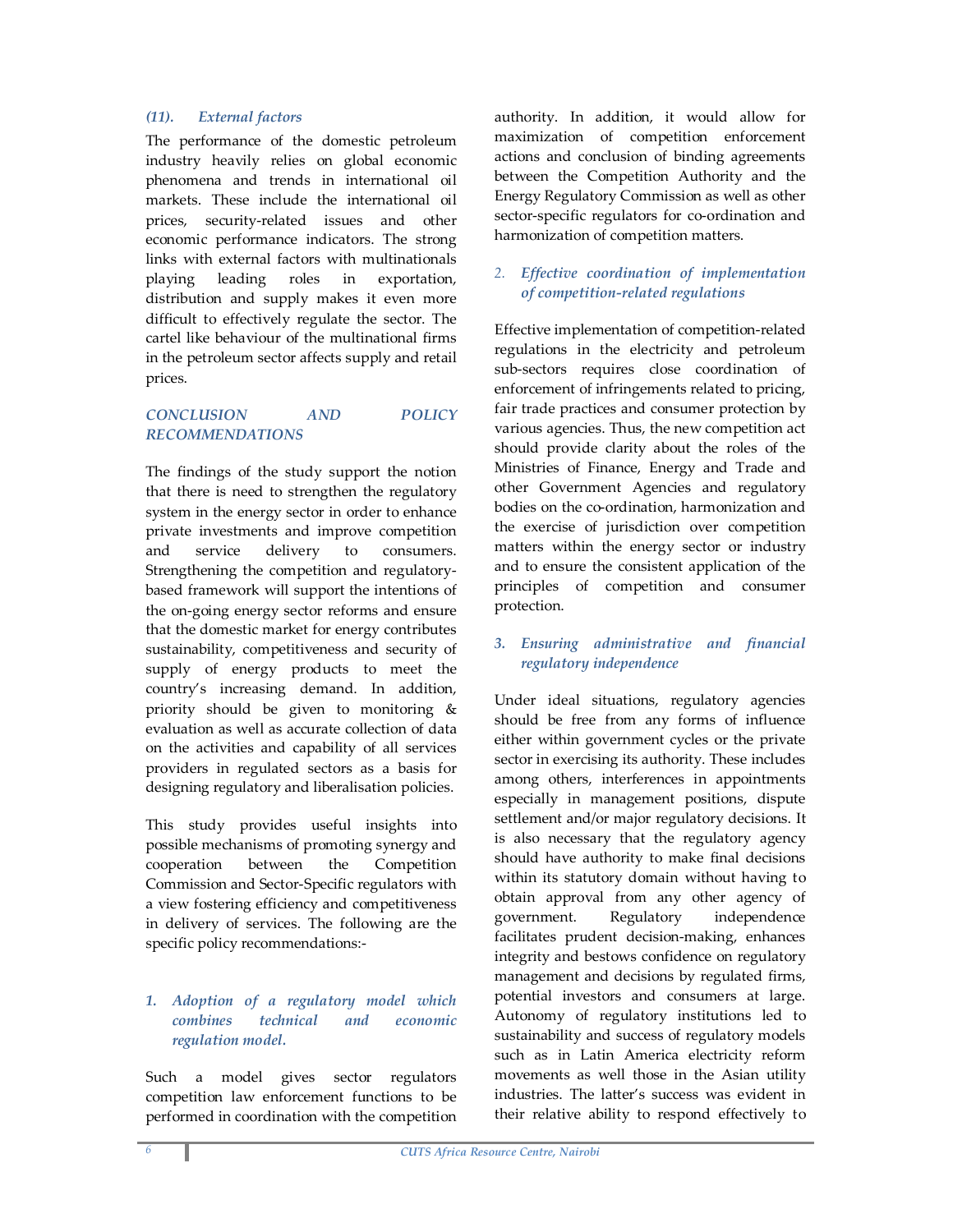the Asian financial crisis. In addition, the Monopolies and Price Commission should diversify its revenue base and minimize or cease reliance on direct budgetary support from the Government.

In addition, effective regulation requires adequate technical staff in the regulatory bodies. This is necessary to attend to implementation of the laws as well as other requirements negotiating, writing, monitoring and enforcing the contracts. Recruitment and retention of specialised staff is necessary for a regulator to operate effectively.

### 4. Widening the scope for competitive power generation market

Currently, power generation in Kenya is dominated by KenGen, which is a public utility operator, with IPPS at the margin, often generating emergency supplies. There is need to deepen horizontal divestiture of generating facilities as a way of creating additional independent competitive suppliers in order to stimulate competitive price incentives under the existing regulatory framework. Enhanced competition will also address the 'perception' that IPPs are basically high cost producers of electric power.

# 5. Effective governance of transmission network and pricing structures

Following the establishment of a publiclyowned transmission company, appropriate governance and pricing structures should be established, particularly if the incumbent intends to retain ownership of existing transmission infrastructure. This is particularly due to the complex nature involved in controlling and coordinating generation schedules, balancing demand and supply

generation services flowing over the network as well as coordinating with neighbouring control areas. In addition, it is important to get the right transmission pricing to facilitate efficient decentralisation of competitive generation supply decisions over time.

### 6. Strengthening monitoring and data reporting

Accurate information about the activities and capabilities of both incumbent suppliers and new operators is of great value and will facilitate the design of regulatory and liberalisation policies. It will also enable identifying the services on which the incumbent can be afforded substantial flexibility in terms of pricing. Information about installed capacities of competitors is also crucial to assessment of the current and likely future intensity of market competition. There is therefore need to establish or formulate appropriate data reporting requirements to ensure timely and accurate availability of data i.e. what data must be reported, which entities, how often etc and this should not be frequently changed.

### 7. Enhancing transparency and awareness amongst stakeholders

There is need to enhance awareness about the competition-related issues and reporting and enforcement mechanisms amongst the general public. A wider knowledge amongst the public would make it easier for regulators to detect and take appropriate actions against anticompetitive trade practices thereby protect consumers and enhance efficiency in markets. Specific awareness programmes should be developed in tandem with the provisions of the proposed new competition laws.